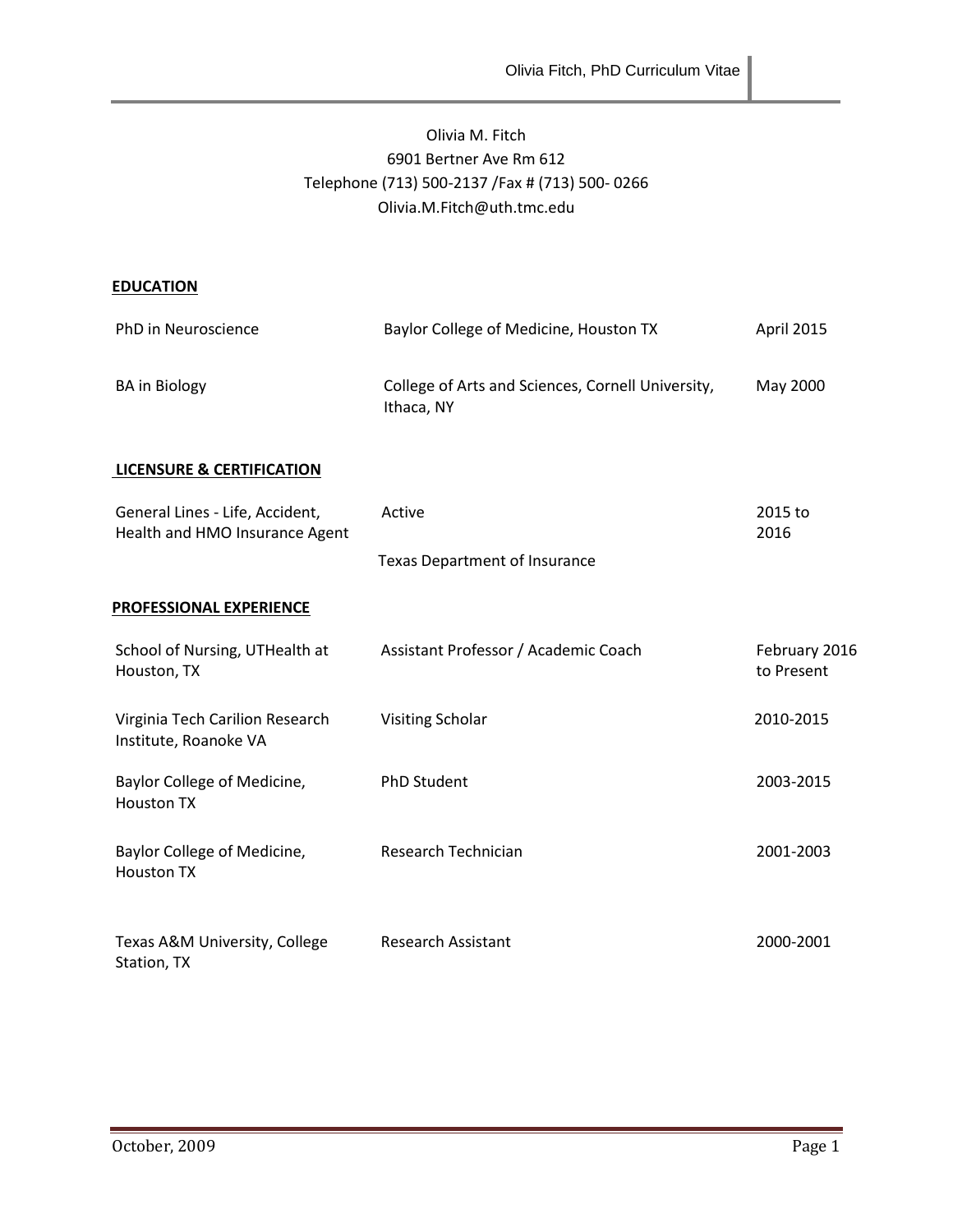## **HONORS & AWARDS**

| Carilion Research Day Poster Award Carilion Clinic             |                                          | February 2013    |
|----------------------------------------------------------------|------------------------------------------|------------------|
| <b>Recipient of Molecular Cognition</b><br><b>Travel Award</b> | Molecular and Cellular Cognition Society | <b>July 2009</b> |
| Merck Scholars Program Participant                             | <b>Merck Foundation</b>                  | <b>July 2006</b> |
| Jones Scholarship Recipient                                    | <b>Houston Endowment</b>                 | August 2000      |
| <b>HACER Scholarship</b>                                       | RMHC                                     | August 2000      |

### **PUBLICATIONS**

#### Peer Reviewed Publications

- Jawaid, A., **Fitch, O**., Qureshi, S., Wilson, A.M., Schulz, P.E. (2009) Alteplase beyond three hours in ischemic stroke: do we know enough? *International Journal of Stroke. 4,* 70.
- O'Riordan KJ, Huang IC, Pizzi M, Spano P, Boroni F, Egli R, Desai P, **Fitch O**, Malone L, Ahn HJ, Liou HC, Sweatt JD, Levenson JM. (2006) Regulation of nuclear factor kappaB in the hippocampus by group I metabotropic glutamate receptors. *Journal of Neuroscience*. *26*, 4870-9.
- Mershin A, Pavlopoulos E, **Fitch O**, Braden BC, Nanopoulos DV, Skoulakis EM. (2004) Learning and memory deficits upon TAU accumulation in Drosophila mushroom body neurons. *Learning and Memory*. *11,* 277-87.

### **PRESENTATIONS**

#### International

- Poster Presentation: **Fitch OM**, Friedlander MJ. Role of Experience in Plasticity Outcomes of Spatially Separate Synaptic Pathways onto Individual Neurons in Mouse Visual Cortex. Society for Neuroscience Annual Meeting, Washington, DC. November 2013.
- Poster Presentation: **Fitch OM**, Friedlander MJ. Synaptic Plasticity Responses at Different Converging Pathways onto Individual Neurons in Mouse Visual Cortex. Society for Neuroscience Annual Meeting, Washington, DC. November 2011.
- Poster Presentation: **Fitch OM**, Sweatt JD, Schulz P. The Role of Transcriptional Regulation in Hippocampal Late Long-Term Depression. Society for Neuroscience Annual Meeting, Chicago IL. November 2009.
- Poster Presentation: **Fitch OM**, Levenson JM, Sweatt JD. Alterations in Histone Acetylation with Metabotropic Glutamate Receptor-Dependent Long-Term Depression. Society for Neuroscience Annual Meeting, Galveston, TX, February 2006.
- Poster Presentation: **Fitch OM**, Levenson JM, Sweatt JD. Alterations in Histone Acetylation with Metabotropic Glutamate Receptor-Dependent Long-Term Depression. Molecular and Cellular Cognition Annual Meeting, Washington, DC. November 2005.
- Poster Presentation. **Fitch OM**, Levenson JM, Sweatt JD. Alterations in Histone Acetylation with Metabotropic Glutamate Receptor-Dependent Long-Term Depression. Society for Neuroscience Annual Meeting, Washington, DC. November 2005.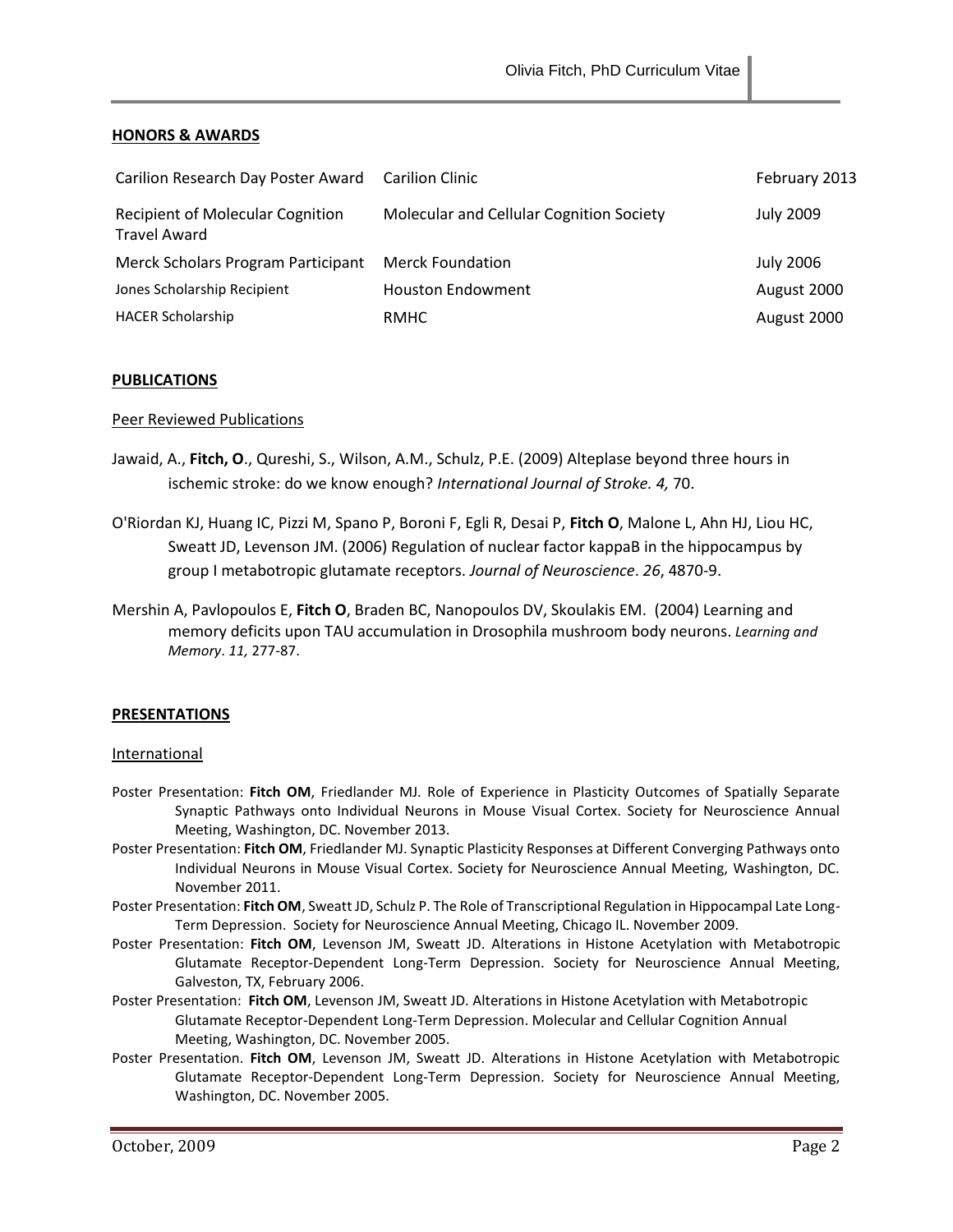# Regional/State

- Invited Speaker: Fostering a Community Strategy to Academic Success. Public Lecture. University of Texas Health Science Center at Houston School of Nursing, Houston TX, January 2016
- Poster Presentation: **Fitch OM**, Friedlander MJ. Role of Experience in Formation of Heterogeneous Plasticity Outcomes in Two Pathways of Mouse V1 in Response to a Fixed Time Delay Conditioning Protocol. Carilion Research Day. Roanoke, VA,+ April 2013.
- Invited Speaker: Is the Variability in Synaptic Plasticity Responses a Whole Neuron or Synaptic Feature and What Are the Sources of the Variability? Rush and Helen Record Neuroscience Forum. Galveston, TX, February 2012.
- Poster Presentation: **Fitch OM**, Sweatt JD, Schulz P. Does Late Long-Term Depression Involve Transcription? Rush and Helen Record Neuroscience Forum, Galveston TX, February 2009.
- Poster Presentation: **Fitch OM**, Sweatt JD, Schulz P. Transcriptional Regulation in Late Long-Term Depression. Rush and Helen Record Neuroscience Forum, Galveston TX, February 2008.

## **PROFESSIONAL SERVICE**

Neurodegenerative Disease

Professional Membership Society for Neuroscience Member 2003-present Institutional Service NIH-NINDS (National Institute for Neurological Disease and Stroke) Consortium of Drug Discovery for Investigator April 7-8 2002

# Courses Taught

- UT Health at Houston School of Nursing, "Neurocognitive and Neurosensory Pathophysiology Units" for MSN Advanced Pathophysiology, Instructor, Spring, Summer, Fall 2017
- UT Health at Houston School of Nursing, "Dosage and Solution Remediation for J2s", Supplemental, Instructor, Summer, Fall 2016 & 2017
- UT Health at Houston School of Nursing, "Dosage and Solution Remediation for J1s", Supplemental, Instructor, Fall 2016
- UT Health at Houston School of Nursing, "Dosage and Solution Remediation for S1s", Supplemental, Instructor, Fall 2016 & Summer, Spring, and Fall of 2017
- UT Health at Houston School of Nursing, "How to Study Smarter and APA Style" by Webinar for all incoming BSNs and MSNs in Spring, Summer, and Fall 2017, and live for all DNP's in Summer